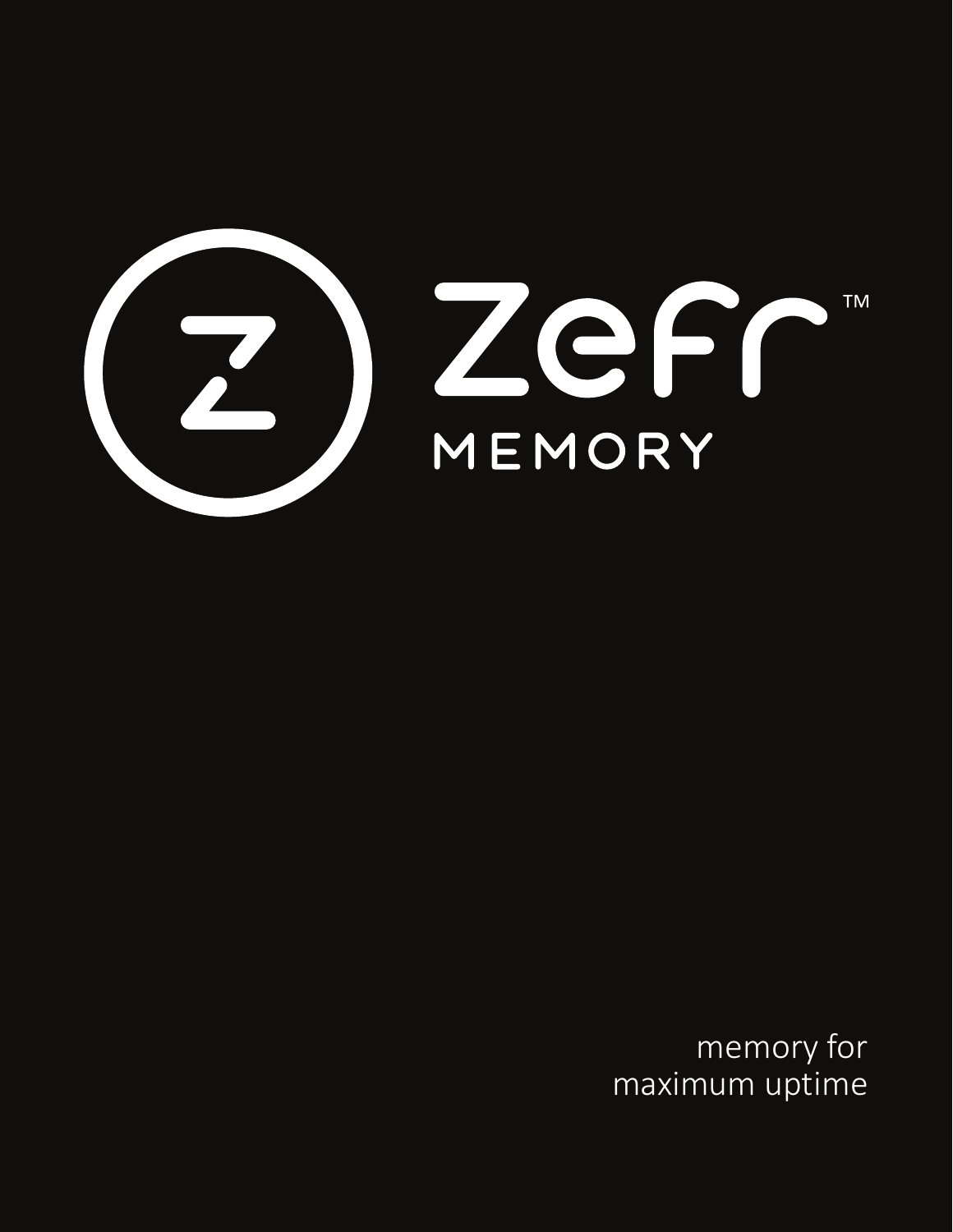In our information-driven age, powerful High Performance Computing (HPC) platforms are processing massive amounts of data in an effort to unlock its value. To yield the insights necessary to move humankind forward, HPC solutions constantly evolve.

Optimizing the reliability of the memory sub-system for maximum uptime is critical to success.

### **INDUSTRY STANDARD RELIABILITY LEVELS FOR MEMORY FALL SHORT**

Current accepted Defective Parts per Million (DPPM) rates create challenges for HPC applications:

- x **Delays Platform Bring Up**
- **Inflates Maintenance Costs**
- x **Reduces System Yield Rate**

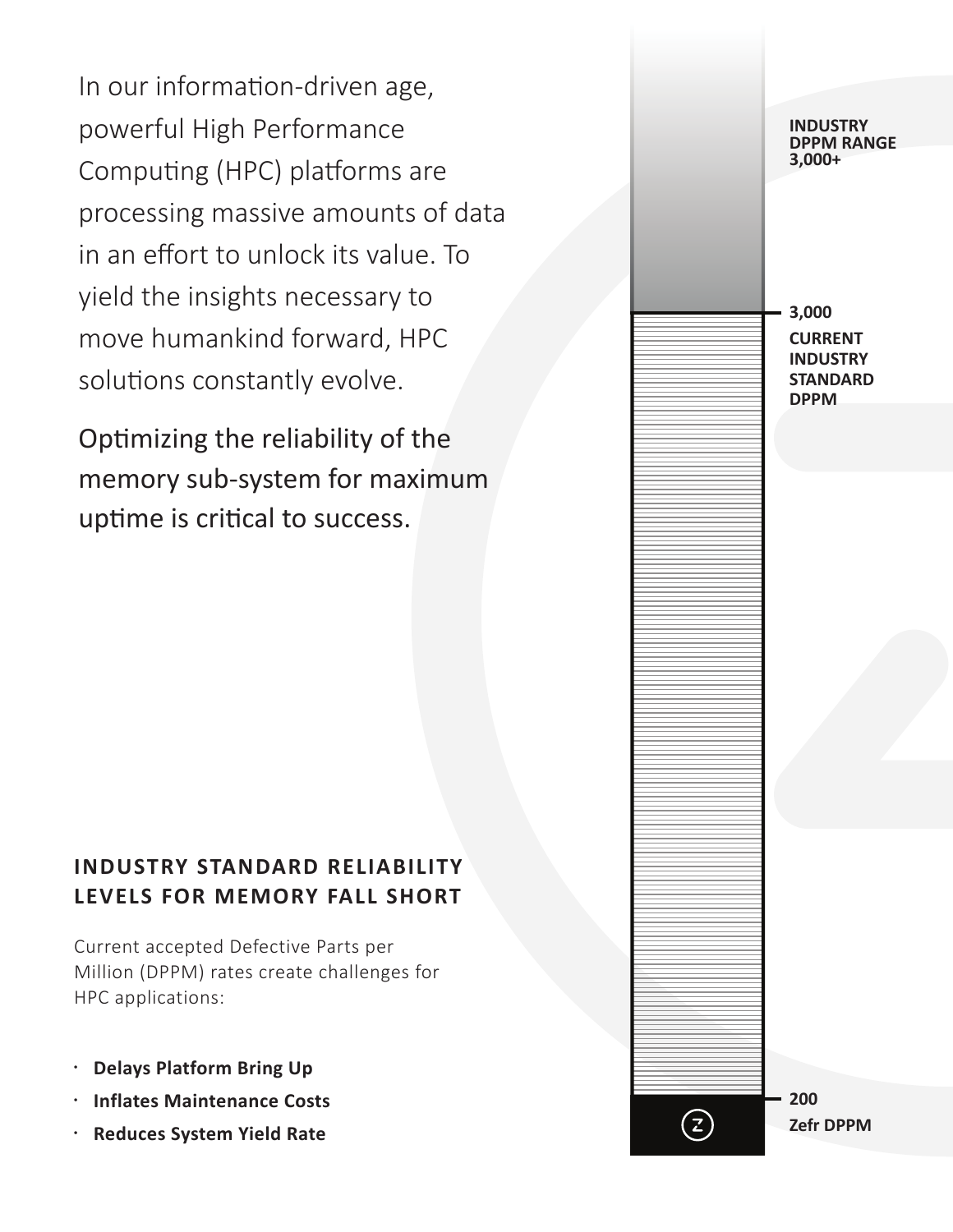# Zefr (Zero Failure Rate) - eliminating over 90% of memory reliability failures.

#### **Zefr SCREENS MEMORY TO REAL-WORLD CONDITIONS**

Zefr Memory has been intensely processed to filter out weak memory modules. The Zefr Process combines five key testing ingredients.



#### **Zefr BENEFITS**

- x **Increase ROI**
- x **Maximize HPV Yield Rate**
- x **Accelerate the "Time-To-Insight"**

### **Zefr CASE STUDY**

A HPC System Integrator built identical systems with standard memory and Zefr memory.